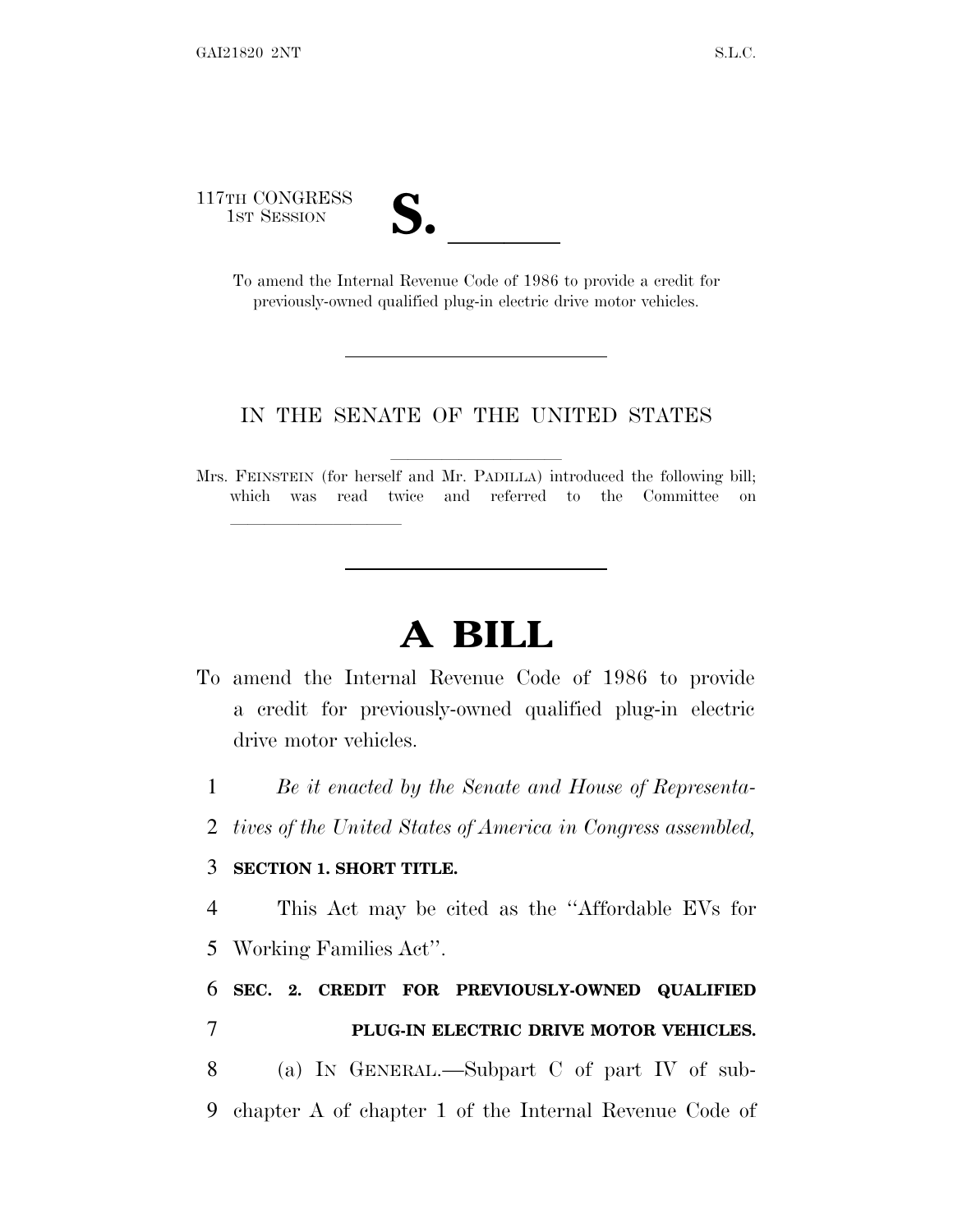1986 is amended by inserting after section 36B the fol-lowing new section:

### **''SEC. 36C. PREVIOUSLY-OWNED QUALIFIED PLUG-IN ELEC-TRIC DRIVE MOTOR VEHICLES.**

 ''(a) ALLOWANCE OF CREDIT.—In the case of a qualified buyer who during a taxable year places in service a previously-owned qualified plug-in electric drive motor vehicle, there shall be allowed as a credit against the tax imposed by this subtitle for the taxable year an amount equal to the sum of—

11  $\frac{1}{(1)}$  \$1,250, plus

 $\frac{12}{2}$  ''(2) in the case of a vehicle which draws pro- pulsion energy from a battery which exceeds 4 kilo- watt hours of capacity (determined at the time of sale), the lesser of—

''(A) \$1,250, and

17  $\text{``(B)}$  the product of \$208.50 and such ex-cess kilowatt hours.

19 "(b) LIMITATIONS.

20 "(1) SALE PRICE.—The credit allowed under subsection (a) with respect to sale of a vehicle shall not exceed 30 percent of the sale price.

23 "(2) ADJUSTED GROSS INCOME.—The amount which would (but for this paragraph) be allowed as a credit under subsection (a) shall be reduced (but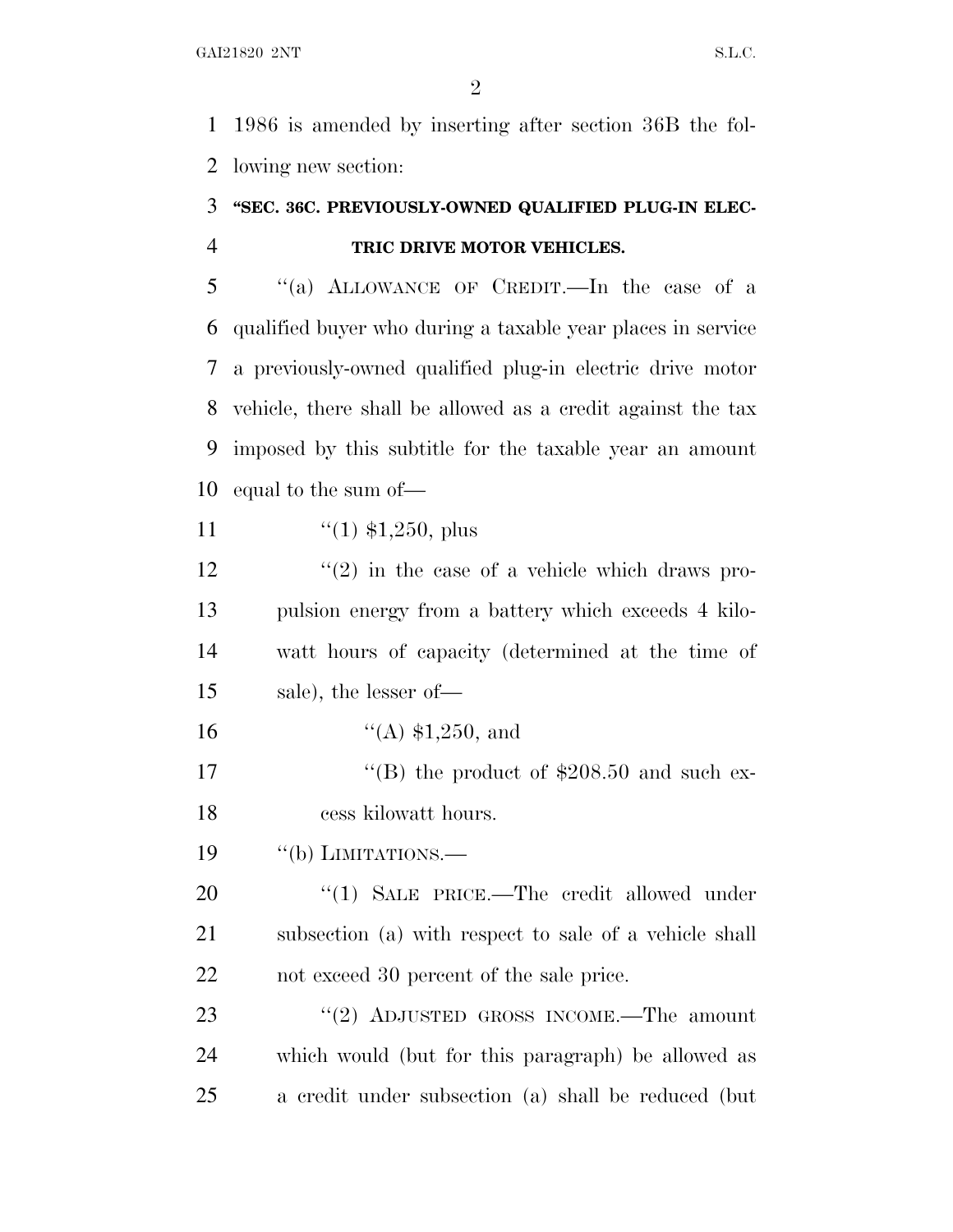| $\mathbf{1}$   | not below zero) by $$200$ for each $$1,000$ (or fraction |
|----------------|----------------------------------------------------------|
| $\overline{2}$ | thereof) by which the taxpayer's adjusted gross in-      |
| 3              | come exceeds $$75,000$ (twice such amount in the         |
| $\overline{4}$ | case of a joint return).                                 |
| 5              | "(c) DEFINITIONS.—For purposes of this section—          |
| 6              | "(1) PREVIOUSLY-OWNED QUALIFIED PLUG-IN                  |
| 7              | ELECTRIC DRIVE MOTOR VEHICLE.—The term 'pre-             |
| 8              | viously-owned qualified plug-in electric drive motor     |
| 9              | vehicle' means, with respect to a taxpayer, a motor      |
| 10             | vehicle-                                                 |
| 11             | "(A) the model year of which is at least $2 \pi$         |
| 12             | earlier than the calendar year in which the tax-         |
| 13             | payer acquires such vehicle,                             |
| 14             | $\lq\lq$ (B) the original use of which commences         |
| 15             | with a person other than the taxpayer,                   |
| 16             | " $(C)$ which is acquired by the taxpayer in             |
| 17             | a qualified sale,                                        |
| 18             | $\lq(1)$ registered by the taxpayer for oper-            |
| 19             | ation in a State or possession of the United             |
| 20             | States,                                                  |
| 21             | $\lq\lq(E)$ which meets the requirements of sub-         |
| 22             | paragraphs $(C)$ , $(D)$ , $(E)$ , $(F)$ of section      |
| 23             | $30D(d)(1)$ , and                                        |
| 24             | "(F) which is not of a character subject to              |
| 25             | an allowance for depreciation.                           |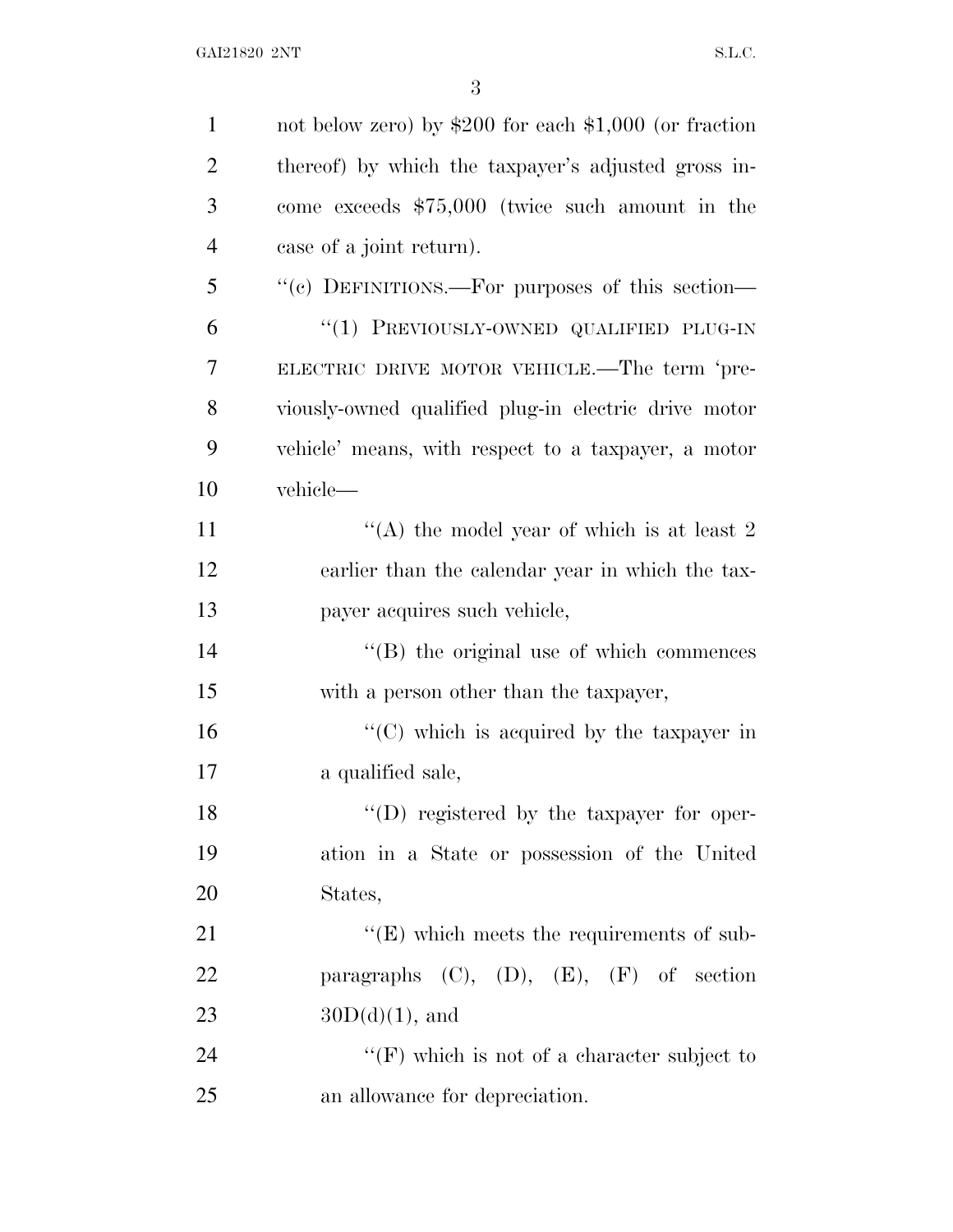| $\mathbf{1}$   | "(2) QUALIFIED SALE.—The term 'qualified              |
|----------------|-------------------------------------------------------|
| $\overline{2}$ | sale' means a sale of a motor vehicle—                |
| 3              | "(A) by a seller who holds such vehicle in            |
| $\overline{4}$ | inventory (within the meaning of section 471)         |
| 5              | for sale or lease,                                    |
| 6              | "(B) for a sale price of less than $$25,000$ ,        |
| 7              | and                                                   |
| 8              | $\lq\lq$ (C) which is the first transfer since the    |
| 9              | date of the enactment of this section to a per-       |
| 10             | son other than the person with whom the origi-        |
| 11             | nal use of such vehicle commenced.                    |
| 12             | "(3) QUALIFIED BUYER.—The term 'qualified             |
| 13             | buyer' means, with respect to a sale of a motor vehi- |
| 14             | cle, a taxpayer—                                      |
| 15             | $\lq\lq$ (A) who is an individual,                    |
| 16             | "(B) who purchases such vehicle for use               |
| 17             | and not for resale,                                   |
| 18             | $\lq\lq$ (C) with respect to whom no deduction is     |
| 19             | allowable with respect to another taxpayer            |
| 20             | under section 151,                                    |
| 21             | "(D) who has not been allowed a credit                |
|                |                                                       |
| 22             | under this section for any sale during the 3-         |
| 23             | year period ending on the date of the sale of         |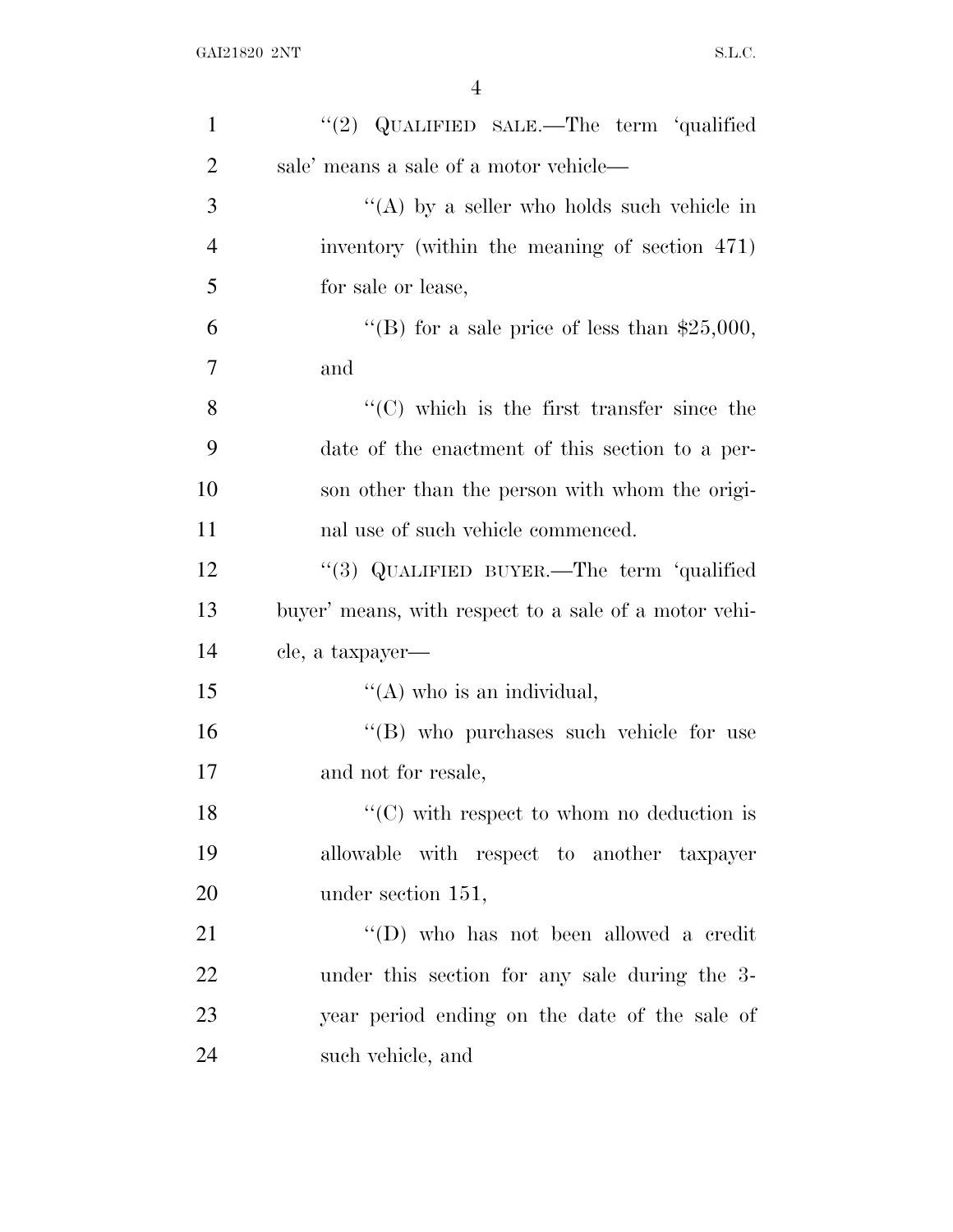| $\mathbf{1}$   | $\lq\lq(E)$ who possesses a certificate issued by                             |
|----------------|-------------------------------------------------------------------------------|
| $\overline{2}$ | the seller that certifies—                                                    |
| 3              | "(i) that the vehicle is a previously-                                        |
| $\overline{4}$ | owned qualified plug-in electric drive motor                                  |
| 5              | vehicle,                                                                      |
| 6              | "(ii) the vehicle identification number                                       |
| $\tau$         | of such vehicle,                                                              |
| 8              | "(iii) the capacity of the battery at                                         |
| 9              | time of sale, and                                                             |
| 10             | $f'(iv)$ such other information as the                                        |
| 11             | Secretary may require.                                                        |
| 12             | "(4) MOTOR VEHICLE; CAPACITY.—The terms                                       |
| 13             | 'motor vehicle' and 'capacity' have the meaning                               |
| 14             | given such terms in paragraphs $(2)$ and $(4)$ of sec-                        |
| 15             | tion $30D(d)$ , respectively.                                                 |
| 16             | "(d) VIN NUMBER REQUIREMENT.—No credit shall                                  |
| 17             | be allowed under subsection (a) with respect to any vehicle                   |
|                | 18 unless the taxpayer includes the vehicle identification                    |
| 19             | number of such vehicle on the return of tax for the taxable                   |
|                | 20 year.                                                                      |
| 21             | "(e) APPLICATION OF CERTAIN RULES.—For pur-                                   |
|                | 22 poses of this section, rules similar to the rules of para-                 |
|                | 23 graphs $(1)$ , $(2)$ , $(4)$ , $(5)$ , $(6)$ and $(7)$ of section $30D(f)$ |
| 24             | shall apply for purposes of this section.                                     |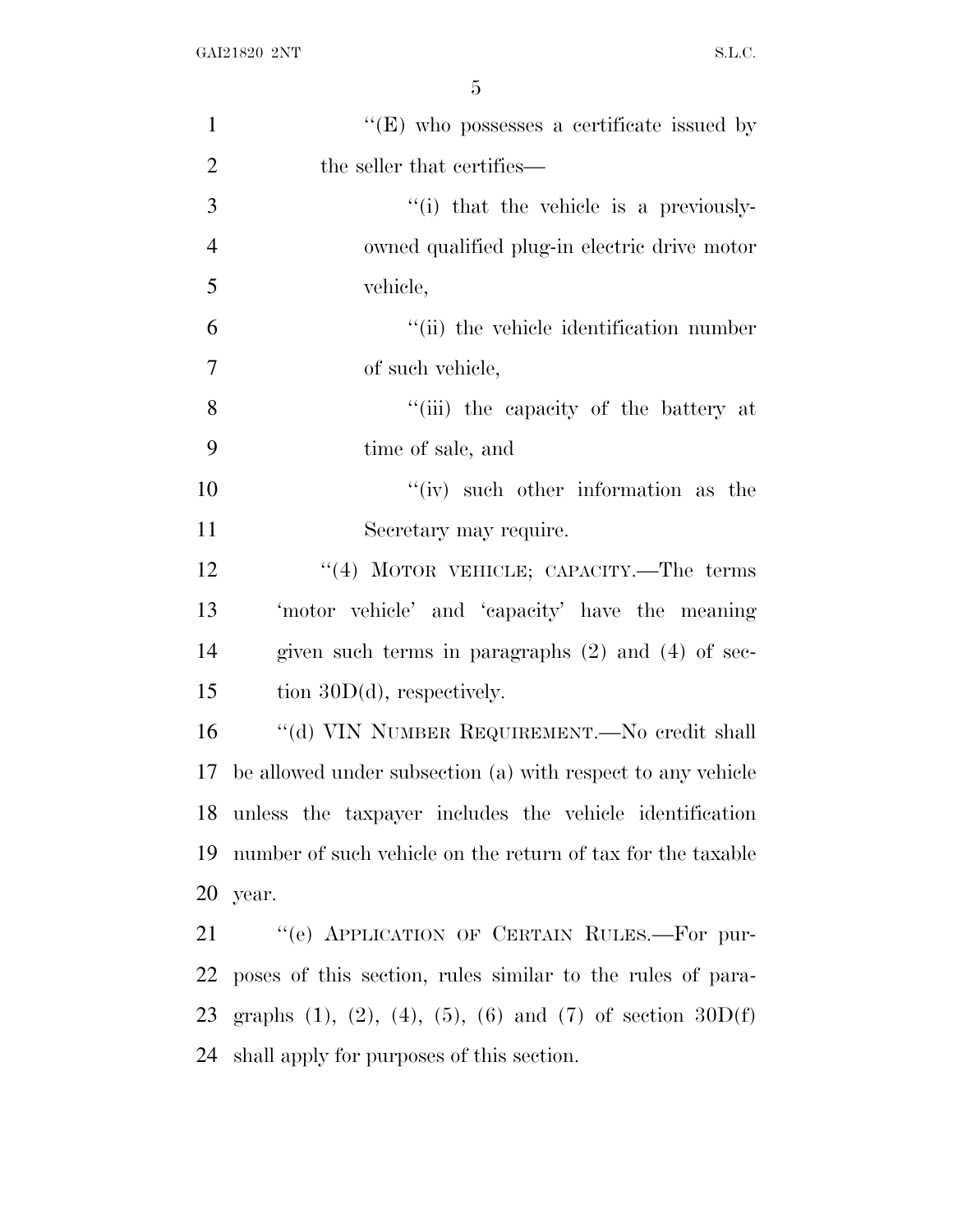| $\mathbf{1}$ | "(f) CERTIFICATE SUBMISSION REQUIREMENT.-                     |
|--------------|---------------------------------------------------------------|
| 2            | The Secretary may require that the issuer of the certifi-     |
| 3            | cate described in subsection $(c)(3)(E)$ submit such certifi- |
| 4            | cate to the Secretary at the time and in the manner re-       |
| 5            | quired by the Secretary.".                                    |
| 6            | (b) CONFORMING AMENDMENTS.—                                   |
| 7            | (1) Section $6211(b)(4)(A)$ of such Code is                   |
| 8            | amended by inserting "36C," after "36B,".                     |
| 9            | (2) Section $6213(g)(2)$ of such Code is amend-               |
| $10\,$       | $ed$ —                                                        |
| 11           | $(A)$ in subparagraph $(P)$ , by striking                     |
| 12           | "and" at the end,                                             |
| 13           | $(B)$ in subparagraph $(Q)$ , by striking the                 |
| 14           | period at the end and inserting ", and", and                  |
| 15           | (C) by adding at the end the following:                       |
| 16           | $\lq\lq$ (R) an omission of a correct vehicle iden-           |
| 17           | tification number required under section $36C(d)$             |
| 18           | (relating to credit for previously-owned qualified)           |
| 19           | plug-in electric drive motor vehicles) to be in-              |
| 20           | cluded on a return.".                                         |
| 21           | $(3)$ Paragraph $(2)$ of section 1324(b) of title             |
| 22           | 31, United States Code, is amended by inserting               |
| 23           | " $36C$ ," after " $36B$ ,".                                  |
| 24           | (c) CLERICAL AMENDMENT.—The table of sections                 |
| 25           | for subpart $C$ of part $IV$ of subchapter $A$ of chapter $1$ |